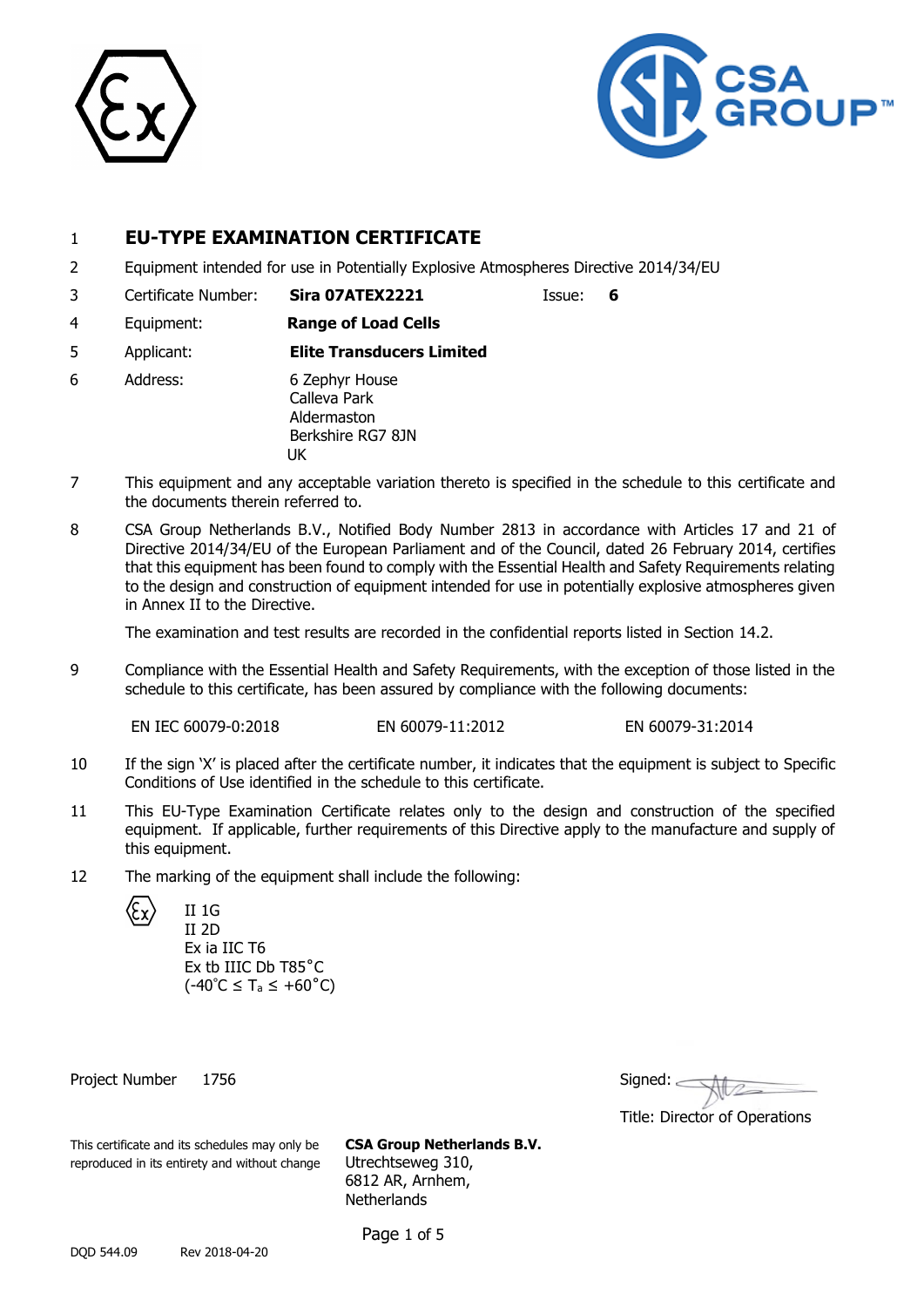



## **EU-TYPE EXAMINATION CERTIFICATE Sira 07ATEX2221**

**Issue 6**

#### 13 **DESCRIPTION OF EQUIPMENT**

The SELB, DELB, DELP, CLC, SLL, LPMW, LPCC, SM60, KFP and PTS Load Cells are designed to be fitted into equipment such as weighing machines to measure the load applied to them. The Load Cells comprise a stainless steel block, fitted within recesses in this block are either one or two strain gauge arrangements, optional nickel resistors, terminal boards and amplifier PCBs. The electrical devices are encapsulated and sealed within the block by a welded stainless steel cover. An integral cable with a maximum length of 30 m permits connection to the Load Cell. An alternative version permits the amplifier board to be fully encapsulated in a steel enclosure that may be fitted external to the Load Cell.

The following versions of the load cell are permitted, each model may vary in size and shape within defined limits to cover a variety load capacities, additional, mechanical attachments may be added to create loading assemblies:

| <b>Model (Description)</b>          | <b>Type (Description)</b>                 | <b>Issue</b>   | <b>Amplifier</b> | <b>Connector</b> | 4/6<br>wire    |
|-------------------------------------|-------------------------------------------|----------------|------------------|------------------|----------------|
| SELB (Single Ended Load Beam)       | RO (Rationalised<br>Output)               | $\mathbf{0}$   | <b>No</b>        | Yes              | $\overline{4}$ |
| SELB (Single Ended Load Beam)       | RI (Rationalised Input)                   | $\mathbf 0$    | <b>No</b>        | <b>Yes</b>       | $\overline{4}$ |
| DELB (Double Ended Load Beam)       | RO (Rationalised<br>Output)               | $\overline{0}$ | <b>No</b>        | Yes              | 4&6            |
| DELB (Double Ended Load Beam)       | RI (Rationalised Input)                   | 0              | <b>No</b>        | Yes              | $\overline{4}$ |
| DELP (Double Ended Load Pin)        | <b>EGW</b> (Externally<br>Gauged, Welded) | $\overline{0}$ | <b>No</b>        | Yes              | $\overline{4}$ |
| DELP (Double Ended Load Pin)        | IGP (Internally Gauged,<br>Potted)        | $\overline{0}$ | <b>No</b>        | Yes              | $\overline{4}$ |
| DELP (Double Ended Load Pin)        | IGP (Internally Gauged,<br>Potted)        | $\mathbf 0$    | Yes              | Yes              | $\overline{4}$ |
| CLC (Compression Load Cell)         | RO (Rationalised<br>Output)               | 0              | <b>No</b>        | Yes              | $\overline{4}$ |
| CLC (Compression Load Cell)         | RO (Rationalised<br>Output)               | 0              | Yes              | Yes              | $\overline{4}$ |
| DELP (Double Ended Load Pin)        | IGP (Internally Gauged,<br>Potted)        | $\mathbf{1}$   | Yes              | Yes              | 6              |
| DELP (Double Ended Load Pin)        | DS1950-TB (Procon<br>Triple Bridge)       | $\overline{2}$ | <b>No</b>        | No               | $\overline{4}$ |
| DELP (Double Ended Load Pin)        | DB (Double Bridge)                        | $\overline{2}$ | <b>No</b>        | No               | $\overline{4}$ |
| DELP (Double Ended Load Pin)        | DB (Double Bridge)                        | $\overline{2}$ | Yes              | Yes              | 4              |
| SLL (Stainless Load Link)           | SLL (Tension Link)                        | $\overline{2}$ | No               | Yes              | 4 or 6         |
| SLL (Stainless Load Link)           | SLL (Tension Link)                        | $\overline{2}$ | Yes              | Yes              | 4              |
| LPMW (Low Profile Multi Webb)       | SB (Single Bridge)                        | $\overline{3}$ | <b>No</b>        | Yes              | 4 or 6         |
| LPMW (Low Profile Multi Webb)       | DB (Double Bridge)                        | $\overline{3}$ | <b>No</b>        | Yes              | 4 or 6         |
| LPCC (Low Profile Compression Cell) | SB (Single Bridge)                        | 3              | No               | Yes              | 4 or 6         |
| SM60 (Silo Mounted)                 | RO (Rationalised<br>Output)               | 3              | <b>No</b>        | Yes              | 4&6            |
| SM66 (Silo Mounted)                 | SB (Single Bridge)                        | 3              | <b>No</b>        | Yes              | 4 or 6         |
| KFP (Low Profile Multi Webb)        | SB (Single Bridge)                        | $\overline{3}$ | <b>No</b>        | Yes              | 4 or 6         |

This certificate and its schedules may only be reproduced in its entirety and without change

**CSA Group Netherlands B.V.** Utrechtseweg 310, 6812 AR, Arnhem Netherlands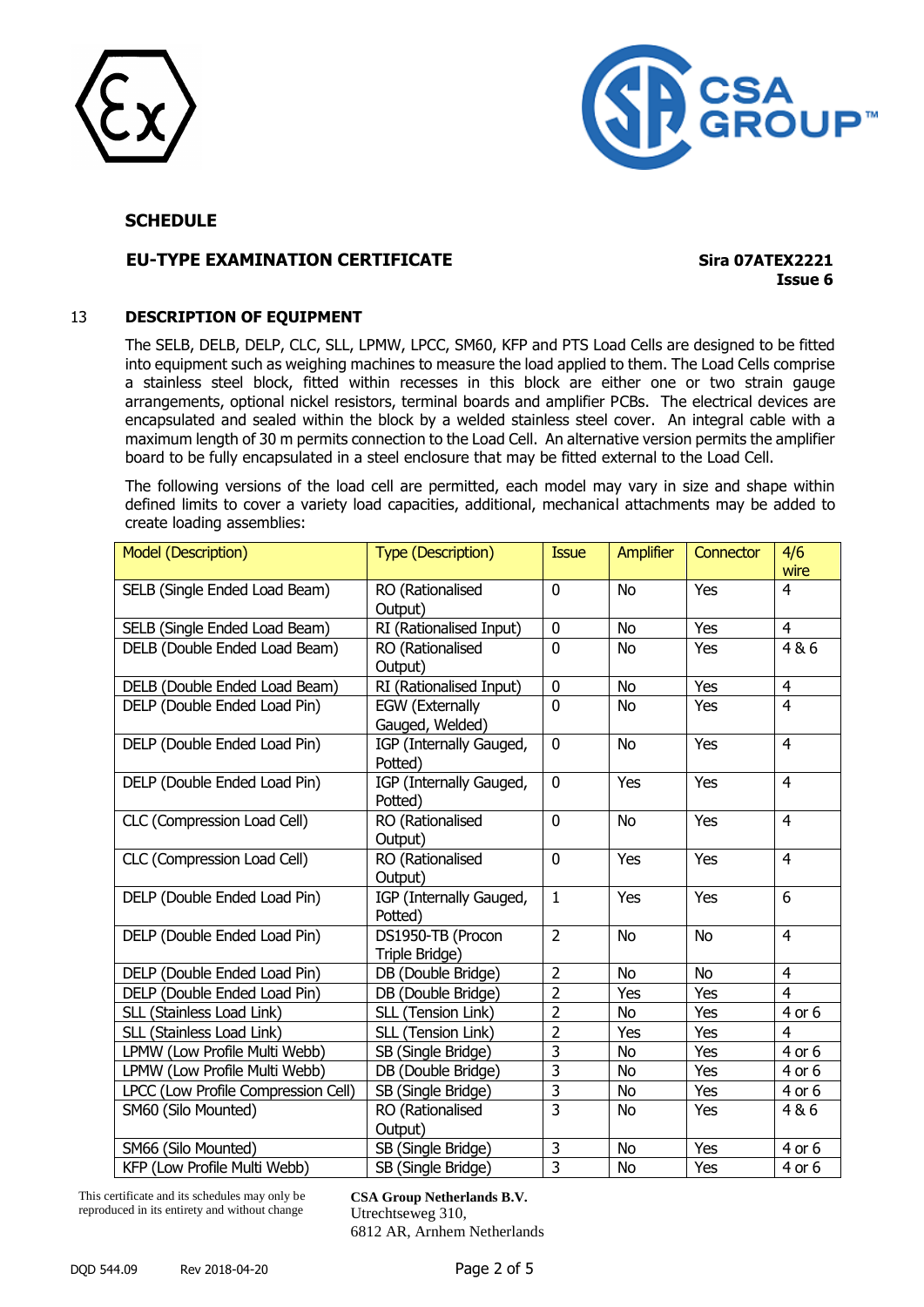



## **EU-TYPE EXAMINATION CERTIFICATE Sira 07ATEX2221**

# **Issue 6**

| Model (Description)                           | <b>Type (Description)</b> | <b>Issue</b> | Amplifier | Connector | 4/6<br>wire |
|-----------------------------------------------|---------------------------|--------------|-----------|-----------|-------------|
| KFP (Low Profile Multi Webb)                  | DB (Double Bridge)        |              | No        | Yes       | 4 or 6      |
| PTS-XXX (Pitbull) (Low Profile Multi<br>Webb) | SB (Single Bridge)        | Δ            | <b>No</b> | Yes       | 4 or 6      |
| PTS-XXX (Pitbull) (Low Profile Multi<br>Webb) | DB (Double Bridge)        |              | No        | Yes       | 4 or 6      |

NOTE - this list is definitive and not only includes the original Load Cells described in certificate Issue 0, but also covers versions introduced by subsequent Issues as indicated above.

|             |              | The following safety description is applicable to all versions the Load Cells: |                   |                  |
|-------------|--------------|--------------------------------------------------------------------------------|-------------------|------------------|
| - Ui = 28 V | $Pi = 1.3 W$ | $I_i = 300$ mA                                                                 | $Ci = 0.04 \mu F$ | $Li = 284 \mu H$ |

**Variation 1** - This variation introduced the following changes:

- i. An alternative version of the DELP-IGP-AMP Load Cell was recognised, this device has a plug connector in place of the integral cable and is designated the DELP-IGP-AMP-C Load Cell.
- ii. The use of an alternative cable was permitted; this cable may be used with all versions of the Load Cells.

**Variation 2** - This variation introduced the following changes:

- i. The specification of a maximum input current,  $I = 300$  mA, that is applicable to all products.
- ii. The introduction of new versions of the Load Cells.

**Variation 3** - This variation introduced the following changes:

- i. The introduction of the new versions of the Load Cells; NOTE  $-$  a new, definitive list of products was included in the Description of Equipment, this not only includes the original Load Cells described in certificate Issue 0, but also covers versions introduced by subsequent Issues.
- ii. Certain types of Load Cells (as defined in the list of products shown in the Description of Equipment) were permitted to have a six-core, integral cable where two cores are doubled up; when six core cables are used, the cable length is reduced to a maximum of 15 m.
- iii. The integral cable of some types of Load Cells (as defined in the list of products shown in the Description of Equipment) may be replaced by a fixed connector and a mating half complete either with cable or without cable enabling the customer to fit wiring suitable for the system requirements.
- iv. The defined thickness of the printed circuit board was changed to '0.7 mm minimum' in place of the restrictive statement of '0.7 mm'.
- v. The existing high voltage electric strength test was recognised as a condition of certification and now includes the use of an alternative voltage of 700 Vdc applied for a period of 1 min.
- vi. The use of alternatively sized enclosures for use with the 2 Wire Amplifier Box was allowed.
- vii. The use of alternative, certification labels was recognised, these are either fitted to the 'SM' and 'KFP' products distributed by Soemer or the products distributed by Pat-Kruger.
- viii. The list of certified drawings was rationalised to specify those currently in use.

**Variation 4** - This variation introduced the following changes:

- i. The use of generically specified RTV Silicone Gel Compounds was recognised.
- ii. Following appropriate re-assessment, any previously listed standards, EN 60079-0: 2006, EN 60079-11: 2007, EN 60079-26: 2004, EN 61241-0: 2006 and EN 61241-1:2004 were replaced by, EN 60079-0:2012,

This certificate and its schedules may only be reproduced in its entirety and without change **CSA Group Netherlands B.V.** Utrechtseweg 310, 6812 AR, Arnhem Netherlands

DQD 544.09 Rev 2018-04-20 Page 3 of 5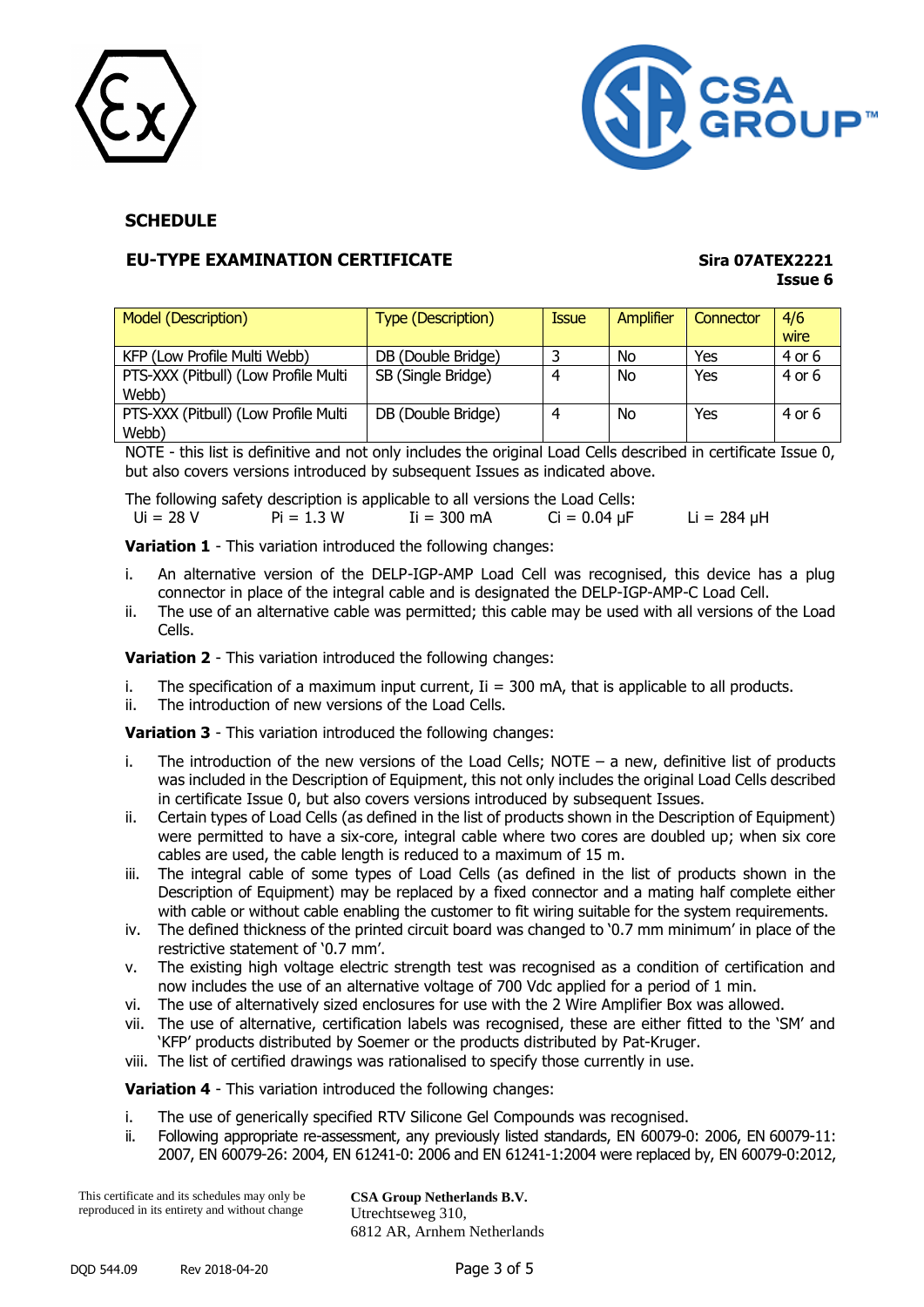



## **EU-TYPE EXAMINATION CERTIFICATE Sira 07ATEX2221**

## **Issue 6**

EN 60079-11:2012, EN 60079-26:2007 and EN 60079-31:2014, the markings in Section 12 being updated accordingly to recognise the requirements of the latest standards.

- iii. The recognition of minor drawing modifications which are mainly administrative but also include the use of alternative distributor certification labels, material and wiring changes.
- iv. The load cells detailed in the product description were clarified.

**Variation 5** - This variation introduced the following changes:

- i. The ambient temperature range has been changed from -20°C≤Ta≤+60°C to -40°C≤Ta≤+60°C.
- ii. Drawings were revised to include minor editorial changes.
- iii. Introduction of new version of the load cell PTS-XXX (Pitbull) (Low Profile Multi Webb). The description was amended accordingly.
- iv. Following appropriate re-assessment, EN 60079-0:2012 was replaced by, EN IEC 60079-0:2018.
- v. Removal of EN 60079-26 standard from the certificate.

#### 14 **DESCRIPTIVE DOCUMENTS**

#### 14.1 **Drawings**

Refer to Certificate Annexe.

#### 14.2 **Associated Sira Reports and Certificate History**

| <b>Issue</b>   | <b>Date</b>       | Report number | Comment                                                                                                                                                                                                                                                                                                                                                                                                                                                                                                                                                                                                                                                                                                |
|----------------|-------------------|---------------|--------------------------------------------------------------------------------------------------------------------------------------------------------------------------------------------------------------------------------------------------------------------------------------------------------------------------------------------------------------------------------------------------------------------------------------------------------------------------------------------------------------------------------------------------------------------------------------------------------------------------------------------------------------------------------------------------------|
| 0              | 4 January 2008    | R52L16503A    | The release of the prime certificate.                                                                                                                                                                                                                                                                                                                                                                                                                                                                                                                                                                                                                                                                  |
|                | 1 May 2008        | R52A18137B    | The introduction of Variation 1.                                                                                                                                                                                                                                                                                                                                                                                                                                                                                                                                                                                                                                                                       |
| $\overline{2}$ | 30 April 2010     | R21680A/00    | The introduction of Variation 2.                                                                                                                                                                                                                                                                                                                                                                                                                                                                                                                                                                                                                                                                       |
| 3              | 16 September 2011 | R25251A/00    | This Issue covers the following changes:<br>The list products in the Description of Equipment<br>was clarified and amended to cover not only those<br>products covered by Issue 0, but also includes Load<br>Cells introduced by subsequent Issues.<br>The introduction of Variation 3.                                                                                                                                                                                                                                                                                                                                                                                                                |
| 4              | 27 November 2014  | R70005589A    | The introduction of Variation 4.                                                                                                                                                                                                                                                                                                                                                                                                                                                                                                                                                                                                                                                                       |
| 5              | 09 October 2018   | R70188762A    | This Issue covers the following changes:<br>EC Type-Examination Certificate in accordance with<br>94/9/EC updated to EU Type-Examination Certificate<br>in accordance with Directive 2014/34/EU. (In<br>accordance with Article 41 of Directive 2014/34/EU, EC Type-<br>Examination Certificates referring to 94/9/EC that were in existence<br>prior to the date of application of 2014/34/EU (20 April 2016) may<br>be referenced as if they were issued in accordance with Directive<br>2014/34/EU. Variations to such EC Type-Examination Certificates<br>may continue to bear the original certificate number issued prior to<br>20 April 2016.)<br>The introduction of Variation 5.<br>$\bullet$ |
| 6              | 31st October 2019 | 1756          | Transfer of certificate Sira 07ATEX2221 from Sira<br>$\bullet$<br>Certification Service to CSA Group Netherlands<br>B.V.                                                                                                                                                                                                                                                                                                                                                                                                                                                                                                                                                                               |

This certificate and its schedules may only be reproduced in its entirety and without change

**CSA Group Netherlands B.V.** Utrechtseweg 310, 6812 AR, Arnhem Netherlands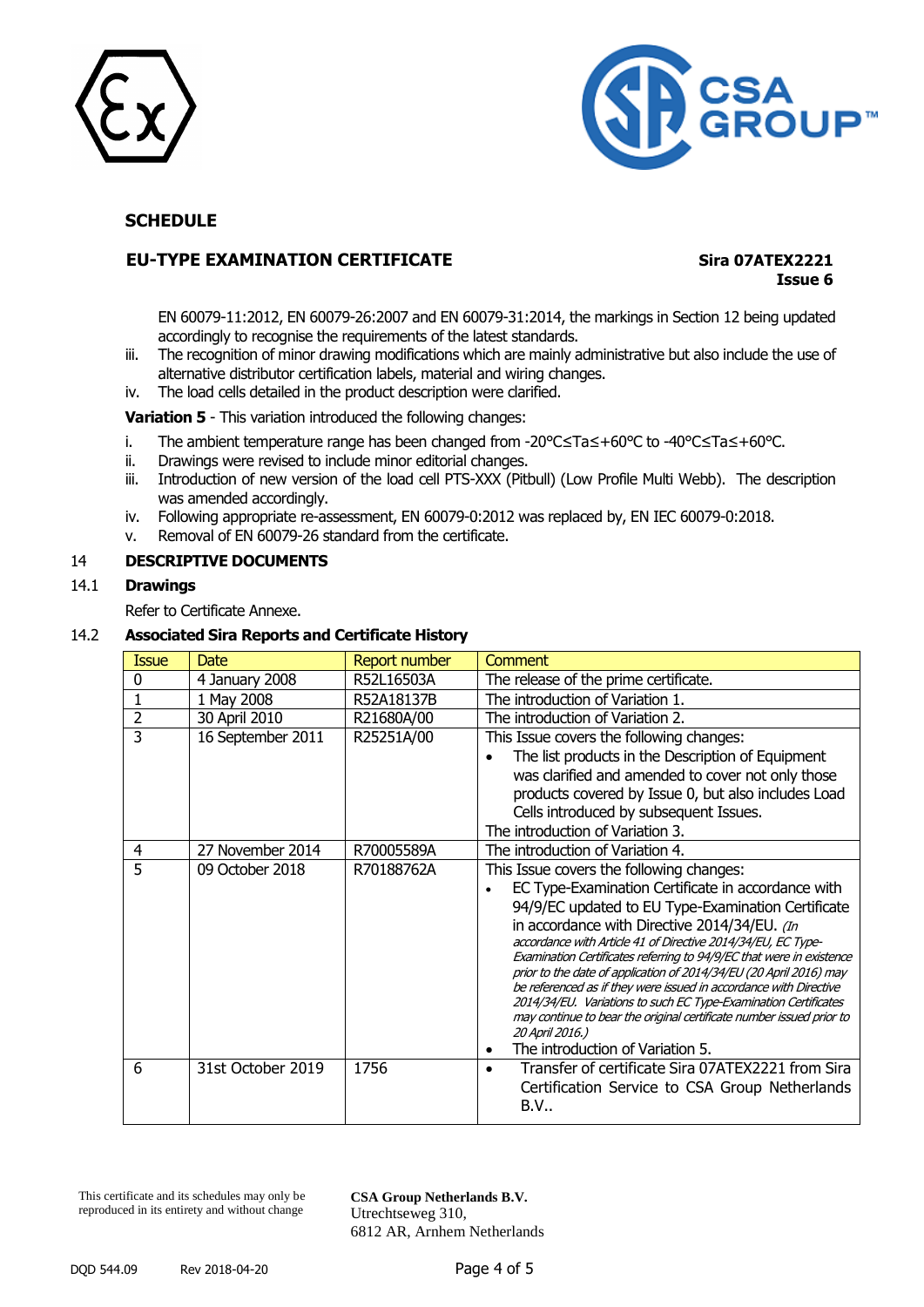



## **EU-TYPE EXAMINATION CERTIFICATE Sira 07ATEX2221**

**Issue 6**

**SPECIFIC CONDITIONS OF USE** (denoted by X after the certificate number)

None

#### 16 **ESSENTIAL HEALTH AND SAFETY REQUIREMENTS OF ANNEX II** (EHSRs)

The relevant EHSRs that are not addressed by the standards listed in this certificate have been identified and individually assessed in the reports listed in Section 14.2.

**CSA Group Netherlands B.V.** Utrechtseweg 310, 6812 AR, Arnhem Netherlands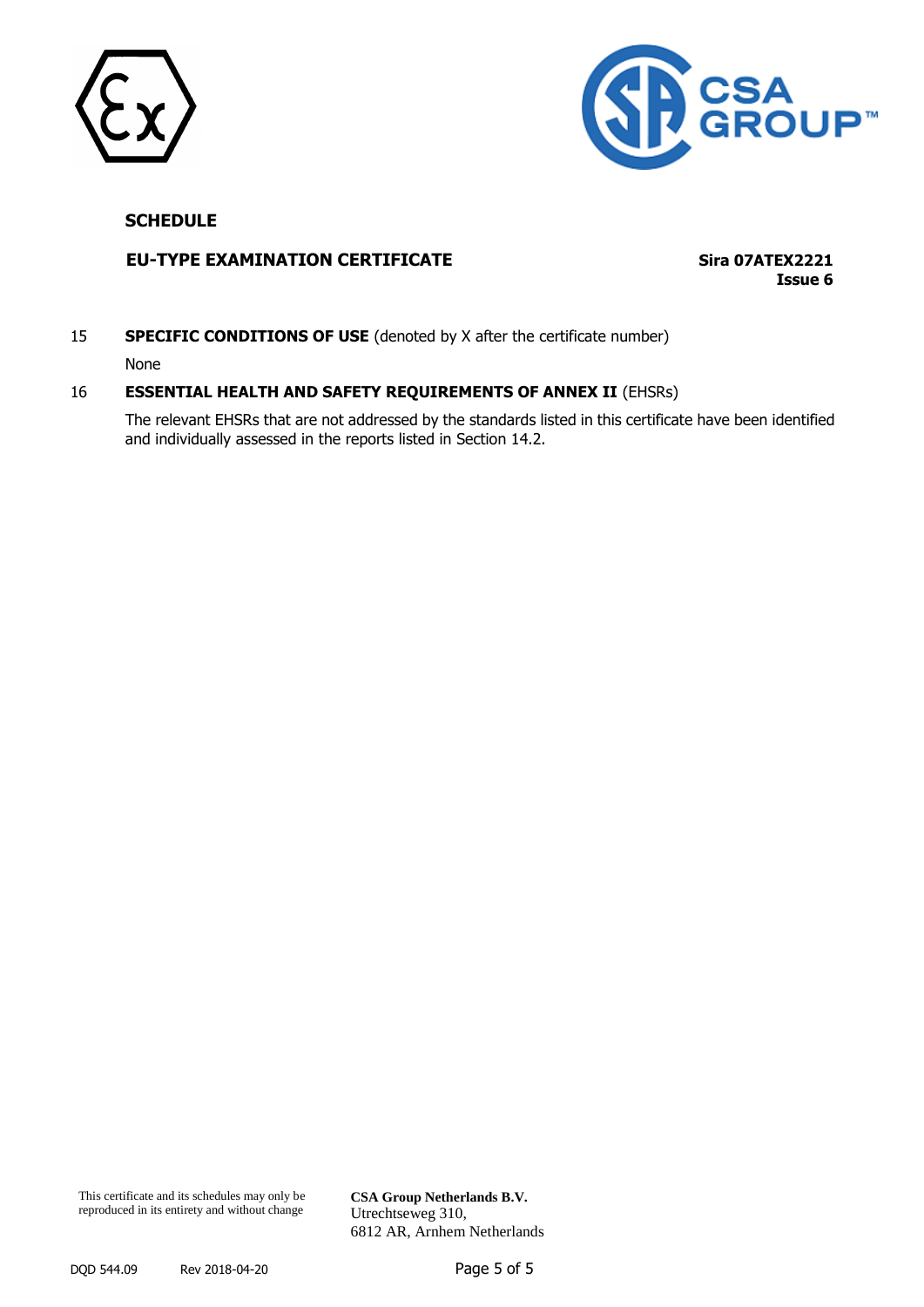

| <b>Certificate Number:</b> | Sira 07ATEX2221                  |
|----------------------------|----------------------------------|
| Equipment:                 | <b>Range of Load Cells</b>       |
| Applicant:                 | <b>Elite Transducers Limited</b> |

**Issues 0, 1 & 2** - The drawings listed with these Issues were rationalised and have been superseded by those detailed in Issue 3.

#### **Issue 3**

| <b>Drawing</b> | <b>Sheets</b> | Rev.           | Date (Sira stamp) | <b>Title</b>                          |
|----------------|---------------|----------------|-------------------|---------------------------------------|
| 10005-GA-30    | $1$ of $1$    | D              | 24 Aug 11         | SELB Ro style G.A.                    |
| 10006-GA-30    | $1$ of $1$    | D              | 24 Aug 11         | SELB Ri style G.A.                    |
| 10007-CSP-40   | $1$ of $1$    | D              | 24 Aug 11         | Cable Specification                   |
| 10008-CSP-40   | $1$ of $1$    | D              | 24 Aug 11         | Cable Specification                   |
| 10009-GA-30    | $1$ of $1$    | E              | 24 Aug 11         | DELP IGP style G.A.                   |
| 10010-GA-30    | $1$ of $1$    | D              | 24 Aug 11         | DELB Ro style G.A.                    |
| 10011-LA-40    | $1$ of $1$    | Н              | 24 Aug 11         | Certification Label                   |
| 10012-LA-40    | $1$ of $1$    | Н              | 24 Aug 11         | Certification Label                   |
| 10014-GA-30    | $1$ of $1$    | E              | 24 Aug 11         | DELP EGW style G.A.                   |
| 10020-GA-30    | $1$ of $1$    | D              | 24 Aug 11         | DELB Ri style G.A.                    |
| 10021-CD-30    | $1$ of $1$    | $\sf B$        | 24 Aug 11         | Amplifier PCB Schematic               |
| 10024-GA-30    | $1$ of $1$    | E              | 24 Aug 11         | DELP IGP AMP style G.A.               |
| 10028-CSP-40   | $1$ of $1$    | $\sf B$        | 24 Aug 11         | Cable Specification                   |
| 10029-SK-30    | $1$ of $1$    | $\mathsf C$    | 24 Aug 11         | DELP EGW & IGP/AMP typical dimensions |
| 10030-SK-30    | $1$ of $1$    | $\mathsf C$    | 24 Aug 11         | DELB Ri typical dimensions            |
| 10031-SK-30    | $1$ of $1$    | $\mathsf C$    | 24 Aug 11         | SELB typical dimensions               |
| 10032-SK-30    | $1$ of $1$    | B              | 24 Aug 11         | DELB Ro typical dimensions            |
| 10033-SK-30    | $1$ of $1$    | B              | 24 Aug 11         | DELB Ro & Ri typical dimensions       |
| 10034-OL-40    | $1$ of $1$    | B              | 24 Aug 11         | 2 Wire Amplifier Box Mounted          |
| 10036-GA-30    | $1$ of $1$    | $\mathsf C$    | 24 Aug 11         | CLC AMP style G.A.                    |
| 10037-OL-40    | $1$ of $1$    | $\sf B$        | 24 Aug 11         | CLC AMP typical dimensions            |
| 10038-GA-30    | $1$ of $1$    | $\mathsf{C}$   | 24 Aug 11         | CLC style G.A.                        |
| 10039-LA-40    | $1$ of $1$    | A              | 24 Aug 11         | Certification Label - Amplifier Box   |
| 10044-GA-30    | $1$ of $1$    | $\mathsf C$    | 24 Aug 11         | DELP IGP AMP C style G.A.             |
| 10196-GA-30    | $1$ of $2$    | $\sf H$        | 24 Aug 11         | DELP Triple Bridge - General Assy     |
| 10196-GA-30    | $2$ of $2$    | Н              | 24 Aug 11         | DELP Triple Bridge - General Assy     |
| 10197-GA-30    | $1$ of $2$    | G              | 24 Aug 11         | DELP Dual Bridge - General Assy       |
| 10197-GA-30    | $2$ of $2$    | G              | 24 Aug 11         | DELP Dual Bridge - General Assy       |
| 10198-LA-40    | $1$ of $1$    | $\mathsf C$    | 24 Aug 11         | Certification Label details           |
| 10199-LA-40    | $1$ of $1$    | C              | 24 Aug 11         | Certification Label                   |
| 10229-SA-30    | $1$ of $1$    | A              | 24 Aug 11         | Gland end cover                       |
| 10232-SA-30    | $1$ of $1$    | B              | 24 Aug 11         | <b>Terminal Board Sub-Assy</b>        |
| 10233-CSP-40   | $1$ of $1$    | B              | 24 Aug 11         | Type Polyurethane Cable Spec          |
| 10254-GA-30    | $1$ of $2$    | D              | 24 Aug 11         | DELP Dual Bridge Amp - General Assy   |
| 10254-GA-30    | $2$ of $2$    | $\overline{D}$ | 24 Aug 11         | DELP Dual Bridge Amp - General Assy   |
| 10255-GA-30    | $1$ of $2$    | B              | 24 Aug 11         | Type SLL - General Assy               |
| 10255-GA-30    | $2$ of $2$    | B              | 24 Aug 11         | Type SLL – General Assy               |
| 10257-GA-30    | $1$ of $2$    | B              | 24 Aug 11         | Type $SLL + AMP - General Assy$       |
| 10257-GA-30    | $2$ of $2$    | B              | 24 Aug 11         | Type $SLL + AMP - General Assy$       |
| 10258-OL-30    | $1$ of $1$    | B              | 24 Aug 11         | <b>Type SLL</b>                       |
| 10259-OL-30    | $1$ of $1$    | B              | 24 Aug 11         | Type SLL + AMP                        |

This certificate and its schedules may only be **CSA Group Netherlands B.V.** reproduced in its entirety and without change Utrechtseweg 310,

6812 AR, Arnhem, **Netherlands**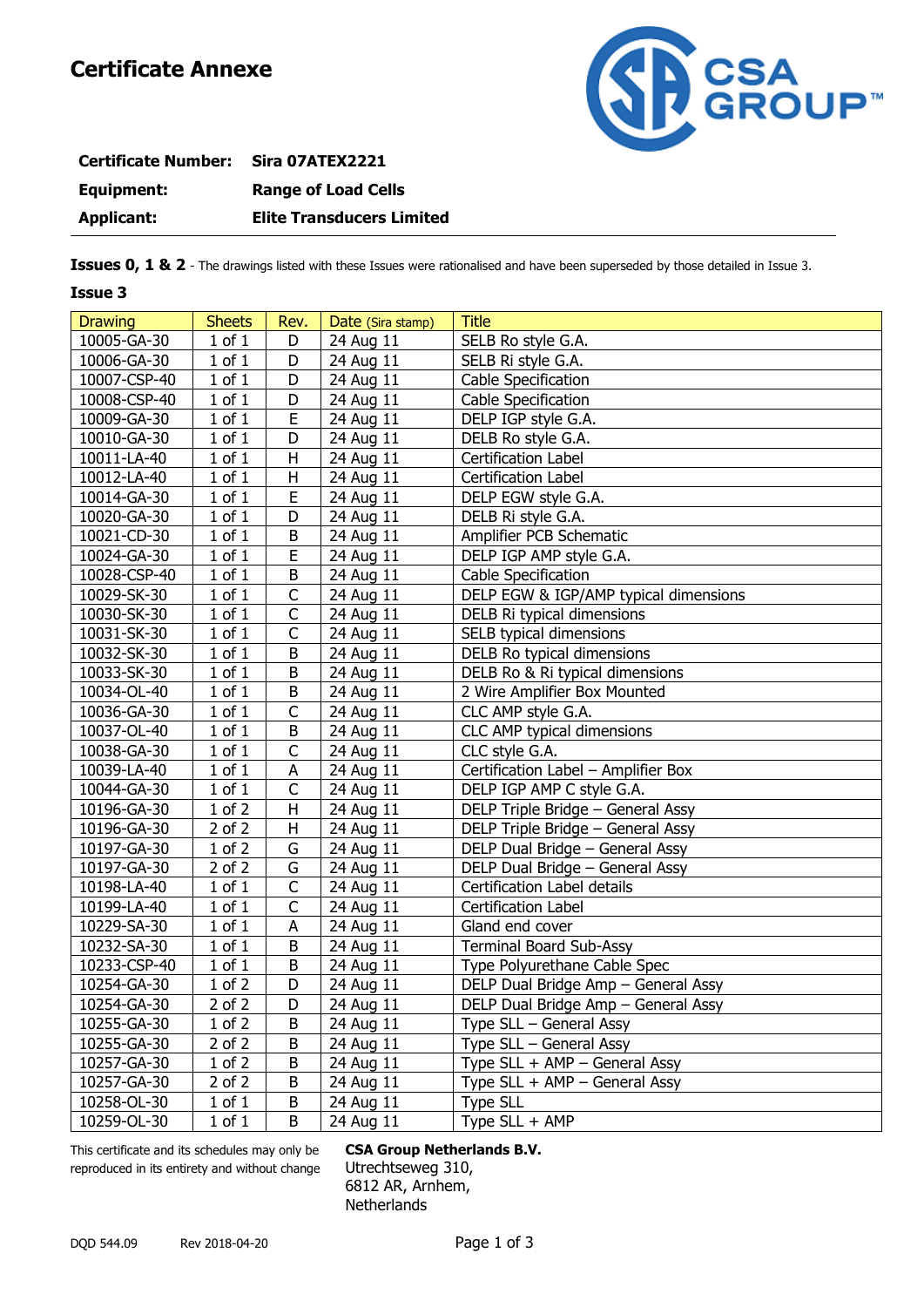

| <b>Certificate Number:</b> | Sira 07ATEX2221                  |
|----------------------------|----------------------------------|
| Equipment:                 | <b>Range of Load Cells</b>       |
| <b>Applicant:</b>          | <b>Elite Transducers Limited</b> |

| <b>Drawing</b>   | <b>Sheets</b> | Rev. | Date (Sira stamp) | <b>Title</b>                                                 |
|------------------|---------------|------|-------------------|--------------------------------------------------------------|
| <b>PCB-333IS</b> | $1$ to $3$    | B    | 24 Aug 11         | Amplifier PCB BOM                                            |
| 10288-LA-40      | $1$ of $1$    | B    | 24 Aug 11         | ATEX Label for Soemer Load Cells                             |
| 10329-GA-30      | $1$ of $1$    | A    | 24 Aug 11         | Type LPMW-SB - General Assy                                  |
| 10330-GA-30      | $1$ of $1$    | A    | 24 Aug 11         | Type LPMW-DB - General Assy                                  |
| 10331-WG-30      | $1$ of $3$    | A    | 24 Aug 11         | Type LPMW-SB - Single Bridge Configuration                   |
| 10331-WG-30      | 2 of 3        | A    | 24 Aug 11         | Type LPMW-SB - Single Bridge Gauge Positioning               |
| 10331-WG-30      | 3 of 3        | A    | 24 Aug 11         | Type LPMW-SB - Single Bridge Wiring Diagram                  |
| 10332-WG-30      | $1$ of $3$    | A    | 24 Aug 11         | Type LPMW-DB - Dual Bridge Configuration                     |
| 10332-WG-30      | $2$ of $3$    | A    | 24 Aug 11         | Type LPMW-DB - Dual Bridge Gauge Positioning                 |
| 10332-WG-30      | 3 of 3        | A    | 24 Aug 11         | Type LPMW-DB - Dual Bridge Wiring Diagram                    |
| 10335-SK-40      | $1$ of $1$    | A    | 24 Aug 11         | Type LPMW - Low Profile Multi Webb Cell Dimensional Details  |
| 10336-SK-40      | $1$ of $1$    | A    | 24 Aug 11         | Type LPCC - Low Profile Compression Cell Dimensional Details |
| 10337-GA-30      | $1$ of $1$    | A    | 24 Aug 11         | Type LPCC - Low Profile Compression Cell General Assembly    |
| 10338-GA-30      | $1$ of $1$    | A    | 24 Aug 11         | Type LPCC - Low Profile Compression Cell Wiring Diagram      |
| 10339-LA-40      | $1$ of $1$    | A    | 24 Aug 11         | ATEX Label for Pat-Kruger Load Cells                         |
| 10340-SK-30      | $1$ of $1$    | A    | 24 Aug 11         | Connector/Cable Details                                      |
| 10341-SK-30      | $1$ of $1$    | A    | 24 Aug 11         | Connector/Cable Details                                      |
| 10344-CSP-40     | $1$ of $1$    | A    | 24 Aug 11         | 6 Core Cable Specification                                   |

#### **Issue 4**

| Drawing no. | <b>Sheets</b> | <b>Rev</b> | Date (Sira stamp) | <b>Title</b>                          |
|-------------|---------------|------------|-------------------|---------------------------------------|
| 10005-GA-30 | $1$ of $1$    | F          | 24 Oct 14         | SELB Ro style General Assy            |
| 10006-GA-30 | $1$ of $1$    | F          | 24 Oct 14         | SELB RI style General Assy            |
| 10009-GA-30 | $1$ of $1$    | G          | 25 Nov 14         | DELP IGP style General Assy           |
| 10010-GA-30 | $1$ of $1$    | F          | 24 Oct 14         | DELB Ro style General Assy            |
| 10011-LA-40 | $1$ of $1$    | Κ          | 17 Sep 14         | Certification label                   |
| 10012-LA-40 | $1$ of $1$    | Κ          | 17 Oct 14         | Certification label                   |
| 10014-GA-30 | $1$ of $1$    | G          | 24 Oct 14         | DELP EGW style General Assy           |
| 10020-GA-30 | $1$ of $1$    | F          | 24 Oct 14         | DELB Ri style General Assy            |
| 10024-GA-30 | $1$ of $1$    | G          | 24 Oct 14         | DELP IGP AMP style General Assy       |
| 10029-SK-30 | $1$ of $1$    | E          | 24 Oct 14         | DELP EGW & IGP/AMP typical dimensions |
| 10034-OL-40 | $1$ of $1$    | D          | 24 Oct 14         | 2 Wire Amplifier Box Mounted          |
| 10036-GA-30 | $1$ of $1$    | E          | 24 Oct 14         | <b>CLC AMP style General Assy</b>     |
| 10037-OL-40 | $1$ of $1$    | D          | 24 Oct 14         | CLC AMP typical DIMN's                |
| 10038-GA-30 | $1$ of $1$    | E          | 24 Oct 14         | <b>CLC style General Assy</b>         |
| 10044-GA-30 | $1$ of $1$    | E          | 24 Oct 14         | DELP IGP AMP C style General Assy     |
| 10196-GA-30 | $1$ to $2$    | K          | 24 Oct 14         | DELP Triple Bridge- General Assy      |
| 10197-GA-30 | $1$ to $2$    | J          | 24 Oct 14         | DELP Dual Bridge General Assy         |
| 10198-LA-40 | $1$ of $1$    | E          | 24 Oct 14         | Certification label                   |
| 10199-LA-40 | $1$ of $1$    | E          | 24 Oct 14         | Approval label Elite Pins             |
| 10254-GA-30 | $1$ to $2$    | F          | 24 Oct 14         | DELP Dual Bridge Amp- General Assy    |
| 10255-GA-30 | $1$ to $2$    | D          | 24 Oct 14         | Type SLL- General Assy                |
| 10257-GA-30 | $1$ to $2$    | D          | 24 Oct 14         | Type SLL + AMP - General Assy         |
| 10258-OL-30 | $1$ of $1$    | C          | 24 Oct 14         | <b>Type SLL</b>                       |

This certificate and its schedules may only be **CSA Group Netherlands B.V.** reproduced in its entirety and without change Utrechtseweg 310,

6812 AR, Arnhem, **Netherlands**